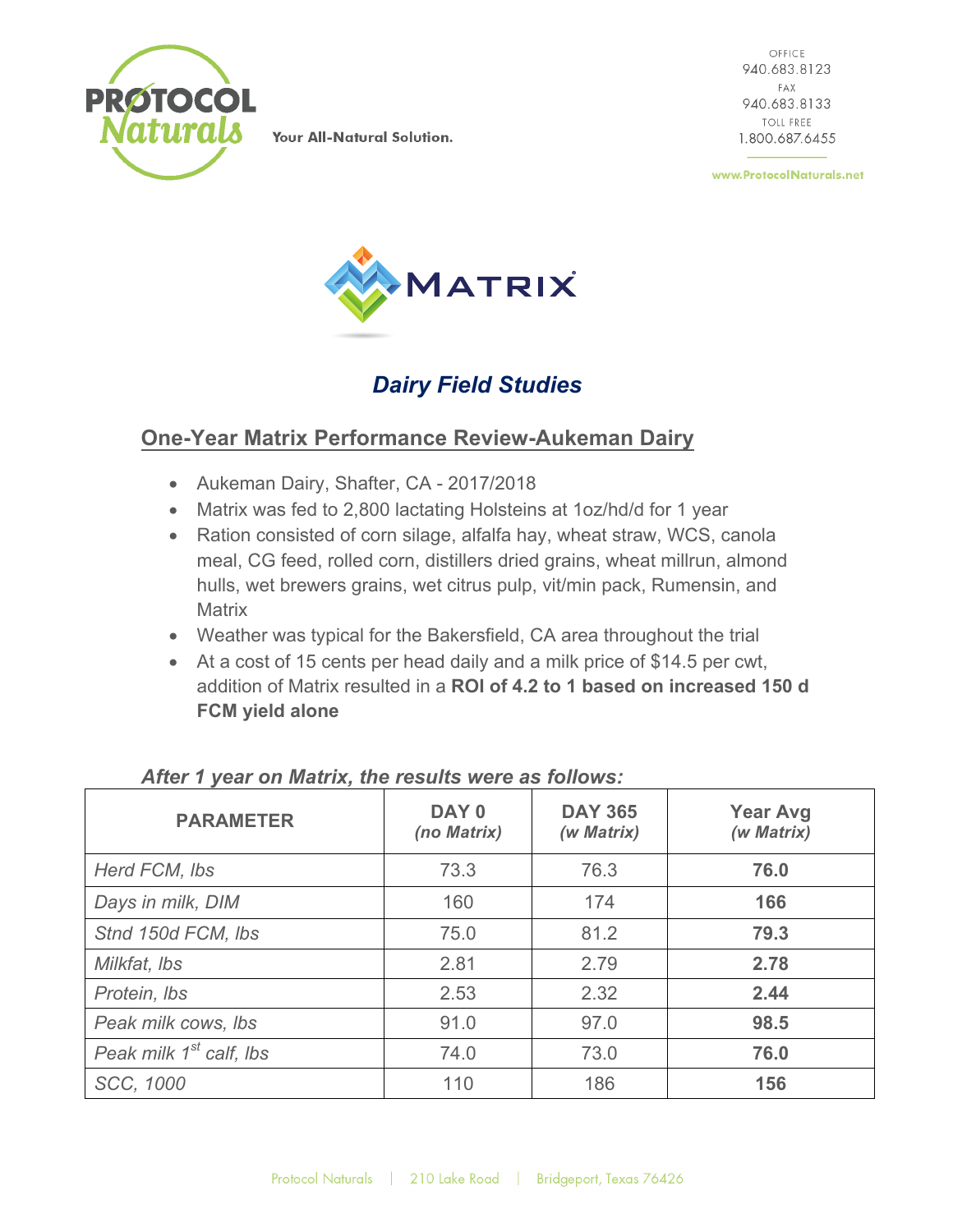# **One-Year Matrix 10X Performance Review – Osterkamp Dairy**

- Osterkamp Dairy, Hereford, Texas; August 2017 August 2018
- Matrix 10X was fed to 3,800 Holstein cows at 3g/hd/d and replaced both Diamond-V<sup>®</sup> XP Yeast and Nova-Cell<sup>®</sup>
- Ration consisted of corn silage, wheat silage, WCS, canola meal, CG feed, GR corn, SF corn, minerals, Megalac, buffer, Rumensin, One Trak and Matrix 10X
- At an average daily cost of 15 cents per head and a milk price of \$15 per cwt, addition of Matrix 10X resulted in a **ROI of a 9:1 based on increased milk yield alone**
- When taking into account the replacement of the other additives with Matrix 10X, the resulting **ROI is over 27:1**

| <b>PARAMETER</b>                    | <b>AUG '17</b> | <b>AUG '18</b> | <b>NET CHANGE</b> | % CHANGE |
|-------------------------------------|----------------|----------------|-------------------|----------|
| Herd FCM, Ibs                       | 79.0           | 88.1           | $+9.1$            | $+11.5$  |
| Stnd 150d FCM, Ibs                  | 81.4           | 93.1           | $+11.7$           | $+14.4$  |
| % Milkfat                           | 3.28           | 3.37           | $+0.09$           | $+2.7$   |
| % Protein                           | 2.97           | 3.19           | $+0.22$           | $+7.4$   |
| Peak Milk Cows, Ibs                 | 108.0          | 115.0          | $+7.0$            | $+6.5$   |
| Peak Milk 1 <sup>st</sup> Calf, Ibs | 84.0           | 94.0           | $+10.0$           | $+11.9$  |
| SCC, 1000                           | 216            | 159            | $-57$             | $-27.4$  |
| Daily DMI, Ibs                      | 53             | 55             | $+2$              | $+3.8$   |
| Gross Effic, Ibs FCM/Ibs DMI        | 1.49           | 1.6            | $+0.11$           | $+7.4$   |

#### *After 1 Year on Matrix, the results were as follows:*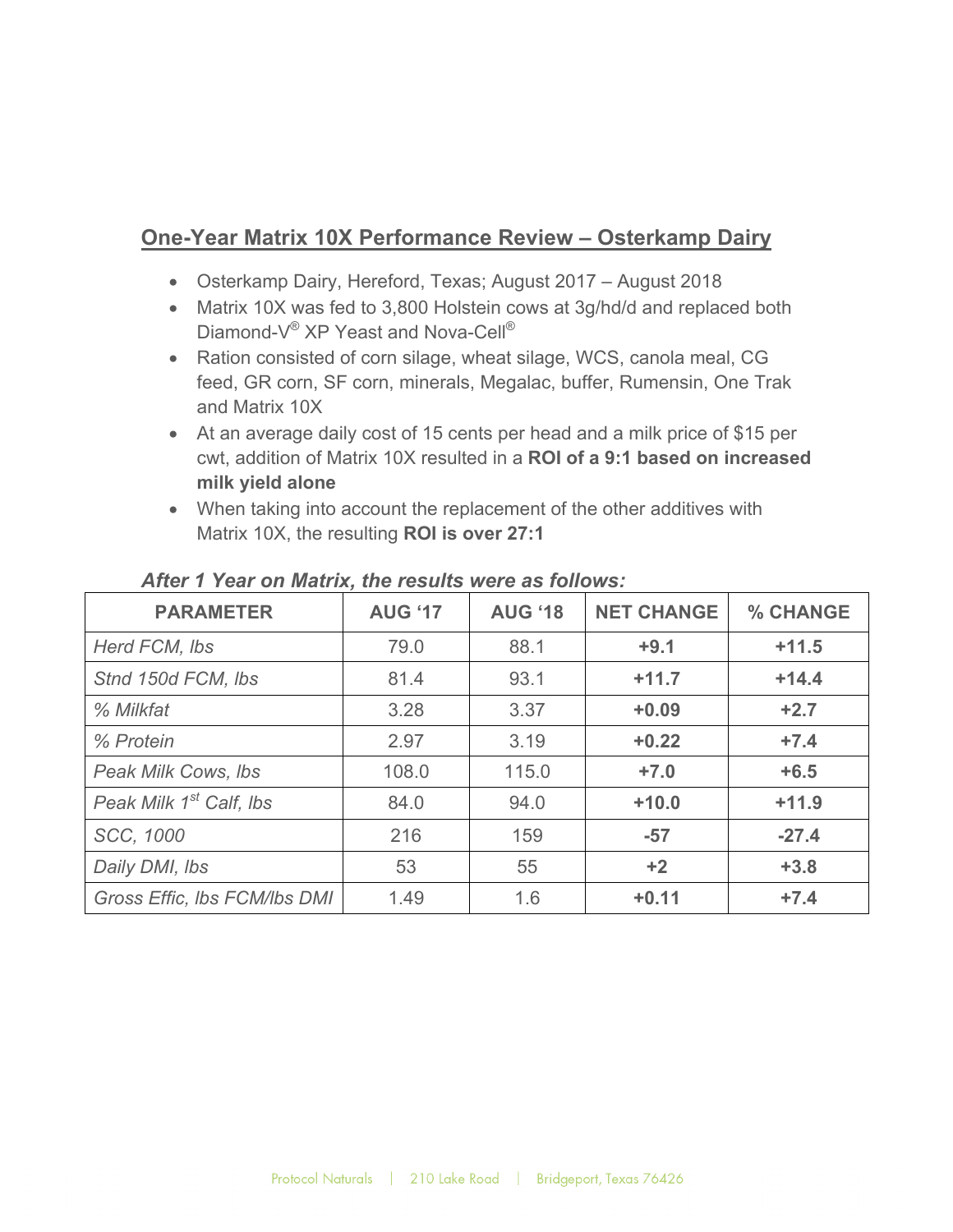## **Matrix 150 Day Dairy Study**

- Aukeman Dairy, Shafter, CA 2017/2018
- Matrix was fed to 2,800 lactating Holsteins at 1oz/hd/d for 150 days
- Ration consisted of corn silage, alfalfa hay, wheat straw, WCS, canola meal, CG feed, rolled corn, distillers dried grains, wheat millrun, almond hulls, wet brewers grains, wet citrus pulp, vit/min pack, Rumensin, and **Matrix**
- Weather was typical for the Bakersfield, CA area throughout the trial
- At a cost of 15 cents per head daily and a milk price of \$14.5 per cwt, addition of Matrix resulted in a **ROI of 5.5 to 1 based on increased yield alone**

| <b>PARAMETER</b>                    | DAY 0 | <b>DAY 150</b> | <b>NET CHANGE</b> | % CHANGE |
|-------------------------------------|-------|----------------|-------------------|----------|
| Herd FCM, Ibs                       | 73.3  | 79.0           | $+5.7$            | $+7.8$   |
| Days in milk, DIM                   | 160   | 185            | $+25$             | $+15.6$  |
| Stnd 150d FCM, Ibs                  | 75.0  | 86.5           | $+11.5$           | $+15.3$  |
| Milkfat, Ibs                        | 2.81  | 2.88           | $+0.07$           | $+2.5$   |
| Protein, Ibs                        | 2.53  | 2.60           | $+0.07$           | $+2.8$   |
| Peak milk cows, lbs                 | 91.0  | 101.0          | $+10.0$           | $+11.0$  |
| Peak milk 1 <sup>st</sup> calf, lbs | 74.0  | 77.0           | $+3.0$            | $+4.1$   |
| SCC, 1000                           | 110   | 83             | $-27$             | $-24.5$  |

#### *After 150 days on Matrix, the results were as follows:*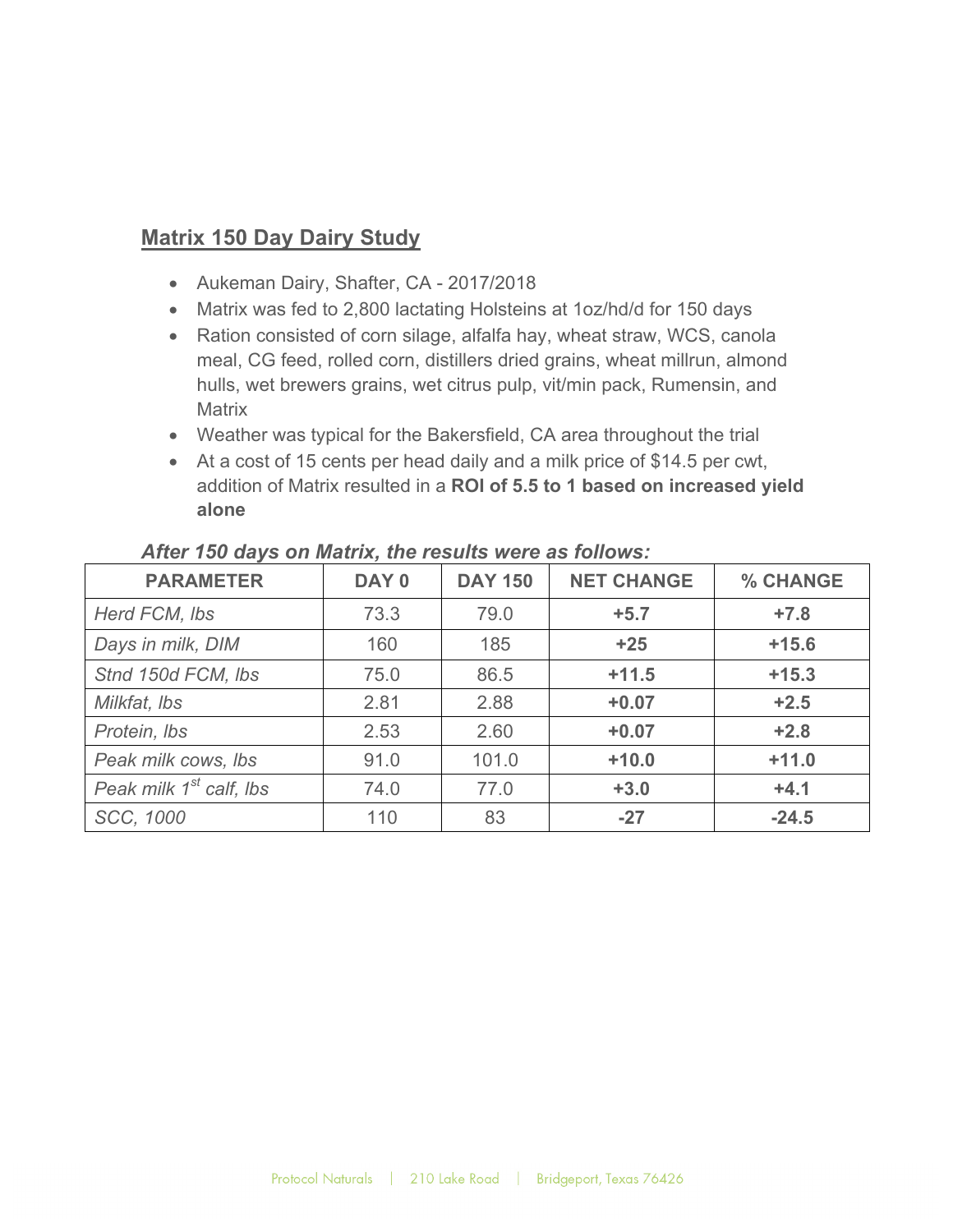## **Matrix 10X 120 Day Dairy Study**

- Osterkamp Dairy, Hereford, Texas Summer 2017
- Matrix 10X was fed to 2,800 Holstein cows at 3g/hd/d and replaced both Diamond-V<sup>®</sup> XP Yeast and Nova-Cell<sup>®</sup>
- Ration consisted of corn silage, wheat silage, WCS, canola meal, CG feed, GR corn, SF corn, minerals, Megalac, buffer, Rumensin, One Trak and Matrix 10X
- At an average daily cost of 15 cents per head and a milk price of \$15 per cwt, addition of Matrix 10X resulted in a **ROI of a 4:1 based on increased milk yield alone**
- When taking into account the replacement of the other additives with Matrix 10X, the resulting **ROI is over 8:1**
- Additional economic value was also derived from a downward trend in the incidence of abortions

| ARCE TED DUYS ON MUUTA, UIC TOSURS WORD US TONOWS. |       |                |                   |          |
|----------------------------------------------------|-------|----------------|-------------------|----------|
| <b>PARAMETER</b>                                   | DAY 0 | <b>DAY 120</b> | <b>NET CHANGE</b> | % CHANGE |
| Herd FCM, Ibs                                      | 79.0  | 83.0           | $+4.0$            | $+5.1$   |
| Stnd 150d FCM, Ibs                                 | 81.4  | 85.6           | $+4.2$            | $+5.2$   |
| % Milkfat                                          | 3.28  | 3.61           | $+0.33$           | $+10.0$  |
| % Protein                                          | 2.97  | 3.19           | $+0.22$           | $+7.4$   |
| FCM 1 <sup>st</sup> test cows, lbs                 | 94.0  | 100.0          | $+6.0$            | $+6.4$   |
| FCM $1^{st}$ test $1^{st}$ calf, lbs               | 70.0  | 82.0           | $+12.0$           | $+17.1$  |
| SCC, 1000                                          | 216   | 205            | $-11$             | $-5.1$   |
| Daily DMI, Ibs                                     | 53    | 55             | $+2$              | $+3.8$   |
| Gross Effic, Ibs FCM/Ibs DMI                       | 1.49  | 1.51           | $+0.02$           | $+1.3$   |

#### *After 120 Days on Matrix, the results were as follows:*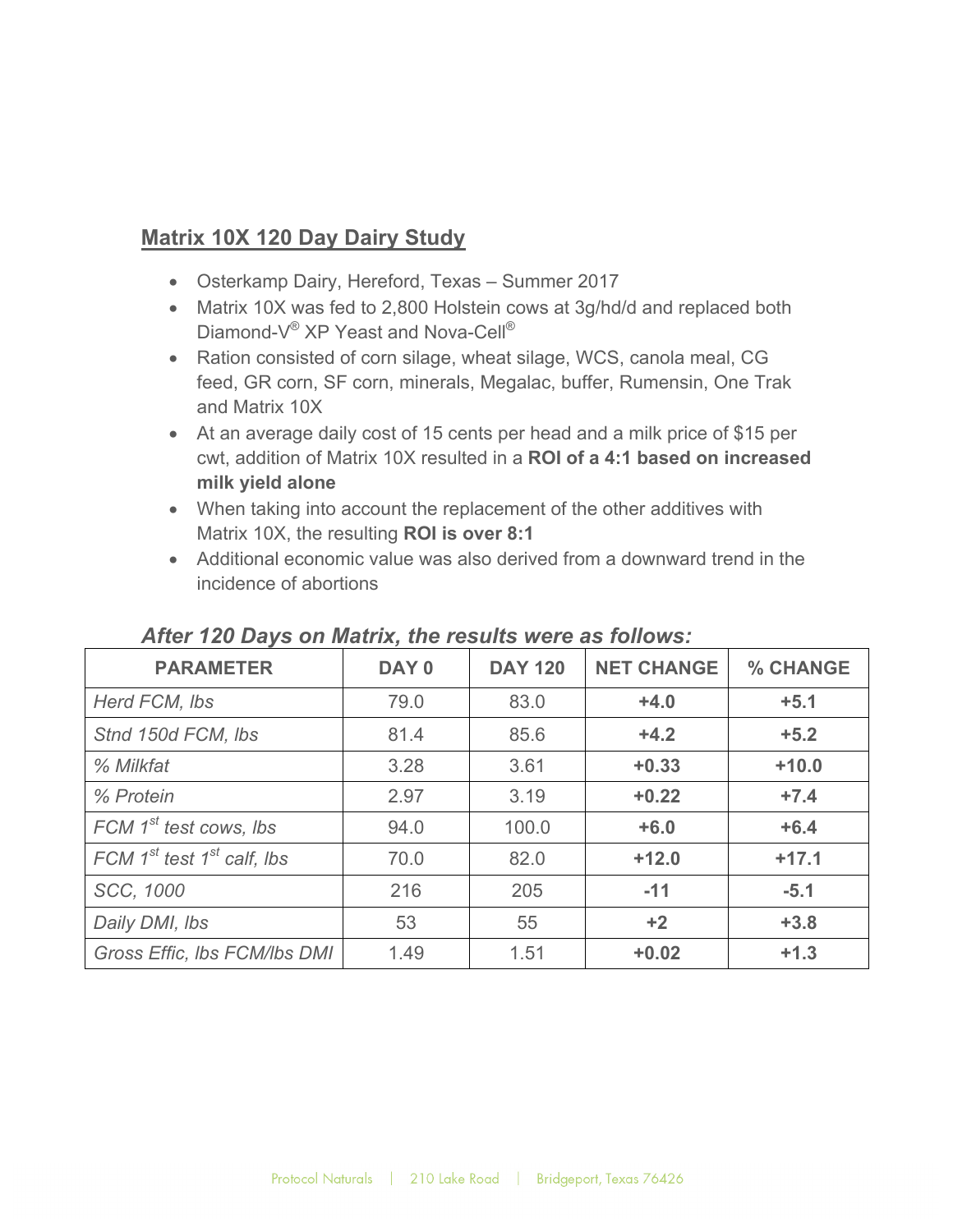#### **Matrix 30 Day Wisconsin Dairy Study**

- 63 head of high producing Holstein cows were fed 30 grams of Matrix for one month (April 13 – May 13)
- The on-farm study was administered and supervised by Mr. Vern Metcalf of Land O'Lakes Purina Feed
- Milk yield was monitored daily via Dairy Comp 305 dairy software
- Based on the cost of Matrix and the value of both milk and milkfat in the U.S. currently, the economic return of Matrix in this study equated to over a 4 to 1 return on investment

| <b>PARAMETER</b>               | <b>PRE-MATRIX</b> | <b>POST-MATRIX</b> | <b>NET CHANGE</b> |  |
|--------------------------------|-------------------|--------------------|-------------------|--|
| <b>Milk Yield Ibs All Cows</b> | 83.6              | 86.9               | $+3.3$            |  |
| <b>Peak Milk Ibs All Cows</b>  | 98.7              | 105.3              | $+6.6$            |  |
| % Cows >100 lbs Milk           | 21.7              | 25.4               | $+3.7$            |  |
| % Milk Fat All Cows            | 4.05              | 4.14               | $+.09$            |  |
| % Milk Protein All Cows        | 3.20              | 3.18               | $-.02$            |  |

#### *After 30 days on Matrix, the results were as follows:*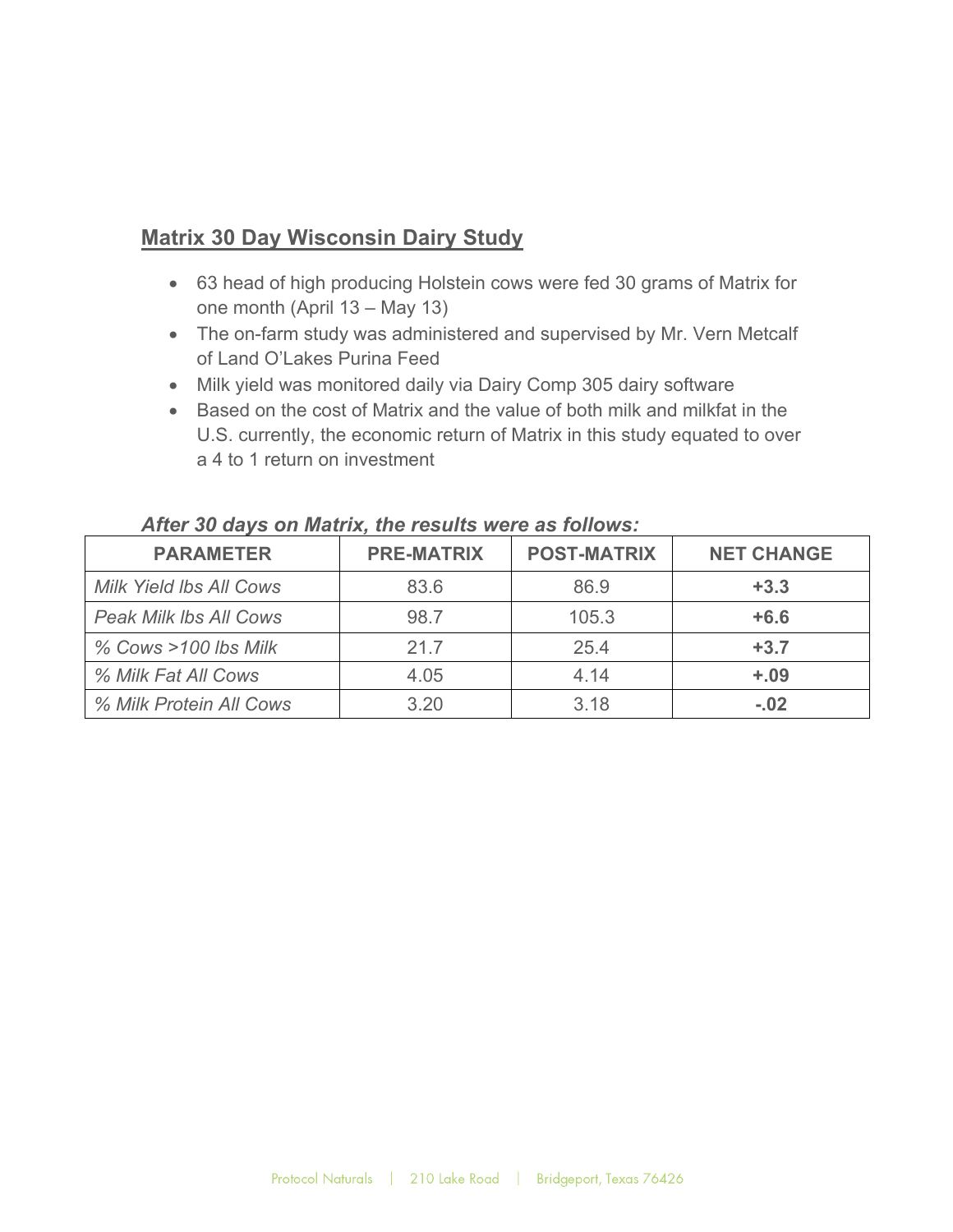## **Matrix 6 Month Dairy Study**

- Creekside Dairy, Escalon, CA
- 500 head of high producing Holstein cows were tested over 6mos
- Cows were housed in adjacent pens in freestall barns with 125 cows per pen
- All cows received the same diet for the duration of the trial
- Treatment groups received an additional 1oz of Matrix blended in a TMR daily
- Data was averaged across 17 weeks with a 60 day pre-test period used as a covariate to adjust for treatment response
- All milk yield data is reported as 150 day standardized milk yield to adjust for DIM

| <b>MEASUREMENT</b>              | <b>MATRIX</b>  | <b>CONTROL</b>    | <b>NET CHANGE</b> | <b>% CHANGE</b> |
|---------------------------------|----------------|-------------------|-------------------|-----------------|
| Milk Yield, Ibs                 | $102.3^a$      | $94.1^{p}$        | $+8.2$            | $+8.7$          |
| DMI, Ibs                        | $65.8^{\circ}$ | 63.6 <sup>d</sup> | $+2.2$            | $+3.5$          |
| <b>Gross Efficiency (M/DMI)</b> | 1.55           | 1.48              | $+ .07$           | $+4.7$          |
|                                 | 20 cents       |                   |                   |                 |
| $ROI*$                          |                |                   | 7.9 to            |                 |

a,b - means with different superscripts are significantly different at P<.03

c,d - means with different superscripts are significantly different at P<.07

\*ROI based on \$25 cwt milk and feed cost of 12.5 cents per lb DM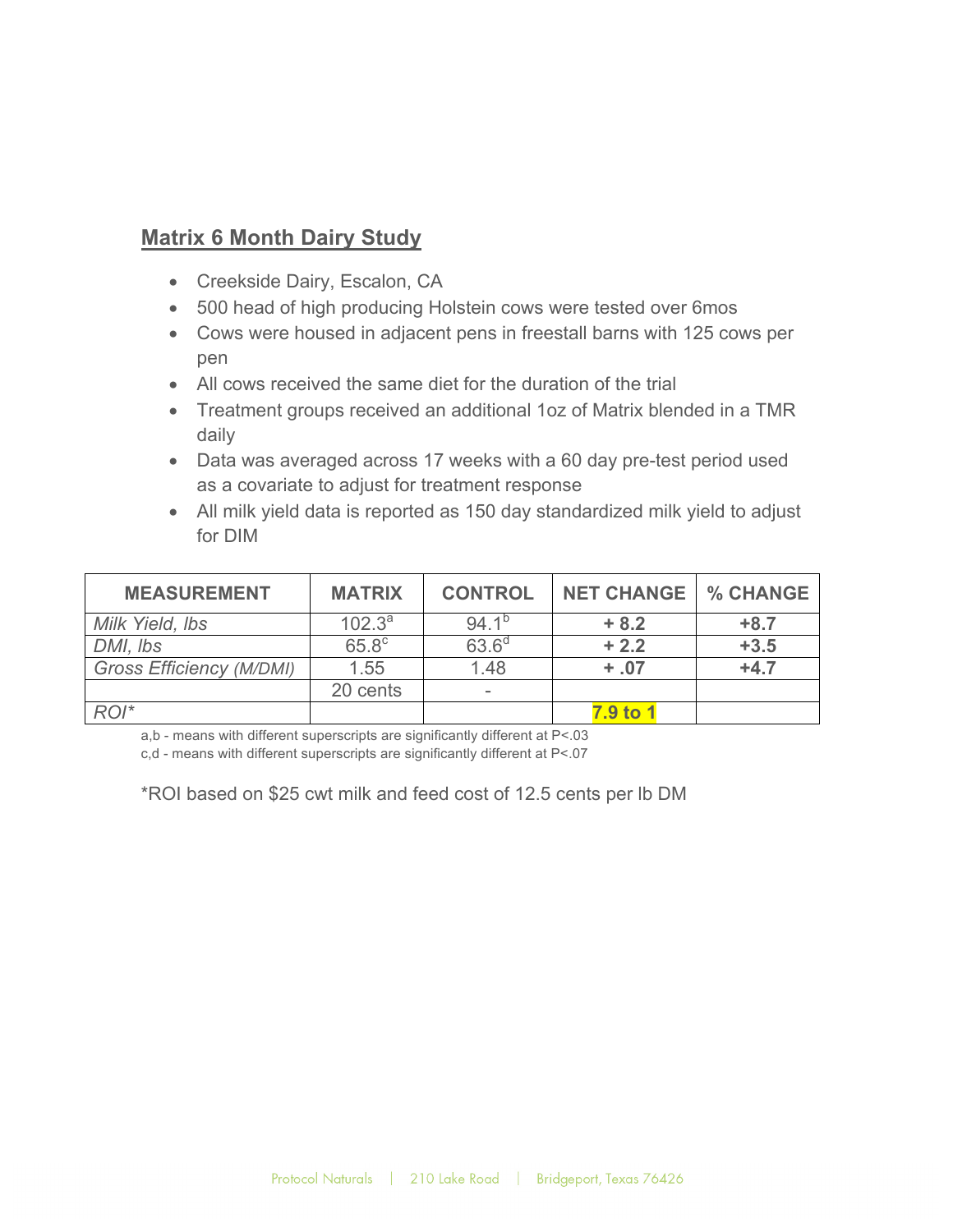